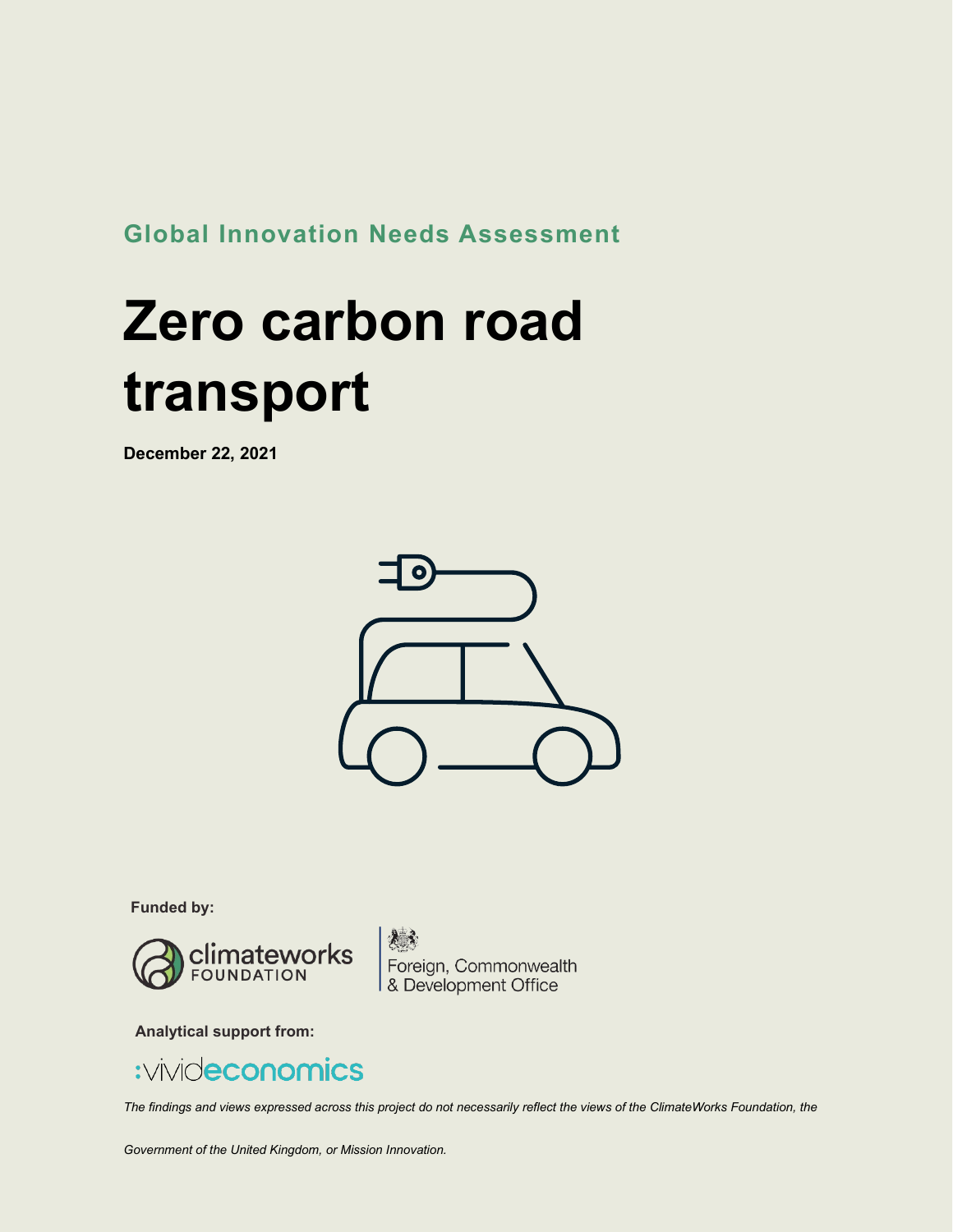### **The Global Innovation Needs Assessments**

**The Global Innovation Needs Assessments (GINAs) is a first-of-its-kind platform for assessing the case for low-carbon innovation.** The GINAs take a systemwide perspective, explicitly modeling the impact of innovations across the global economy. Uniquely, the analysis quantifies the economic benefits of low-carbon innovation and identifies the public investments—from research and development to commercialization—needed to unlock these benefits. The analysis is divided into three phases: Phase 1, global energy and land use; Phase 2, global industry; and Phase 3, regional deep dives.

**The GINAs analyses neither assess all relevant technologies nor evaluates all relevant factors for policy judgments. Instead, they provide a novel evidence base to better inform policy decisions.** The Phase 1 analysis examines climate mitigation technologies in energy and land use, ranging from demand response to protein diversification, to model the economic value of related innovation investment. Later phases expand this research. Like all technologies, adoption poses risks and potential downsides; some technologies in the analysis remain controversial. Which innovations to invest in is ultimately a policy judgment. This analysis provides no policy recommendations regarding investment in specific technologies.

*Phases of the Global Innovation Needs Assessments* 



**The Global Innovation Needs Assessments project is funded by the ClimateWorks Foundation and the UK Foreign, Commonwealth & Development Office.** Analysis was conducted by Vivid Economics. Thank you to the UK Department for Business, Energy and Industrial Strategy (BEIS) analysts and the Mission Innovation Secretariat which were consulted on aspects of the work, and to BEIS for its support of the 2017–2019 Energy Innovation Needs Assessments, which developed the methodological approach taken here.

*The findings and views expressed here do not reflect the view of ClimateWorks, the Government of the United Kingdom or Mission Innovation.*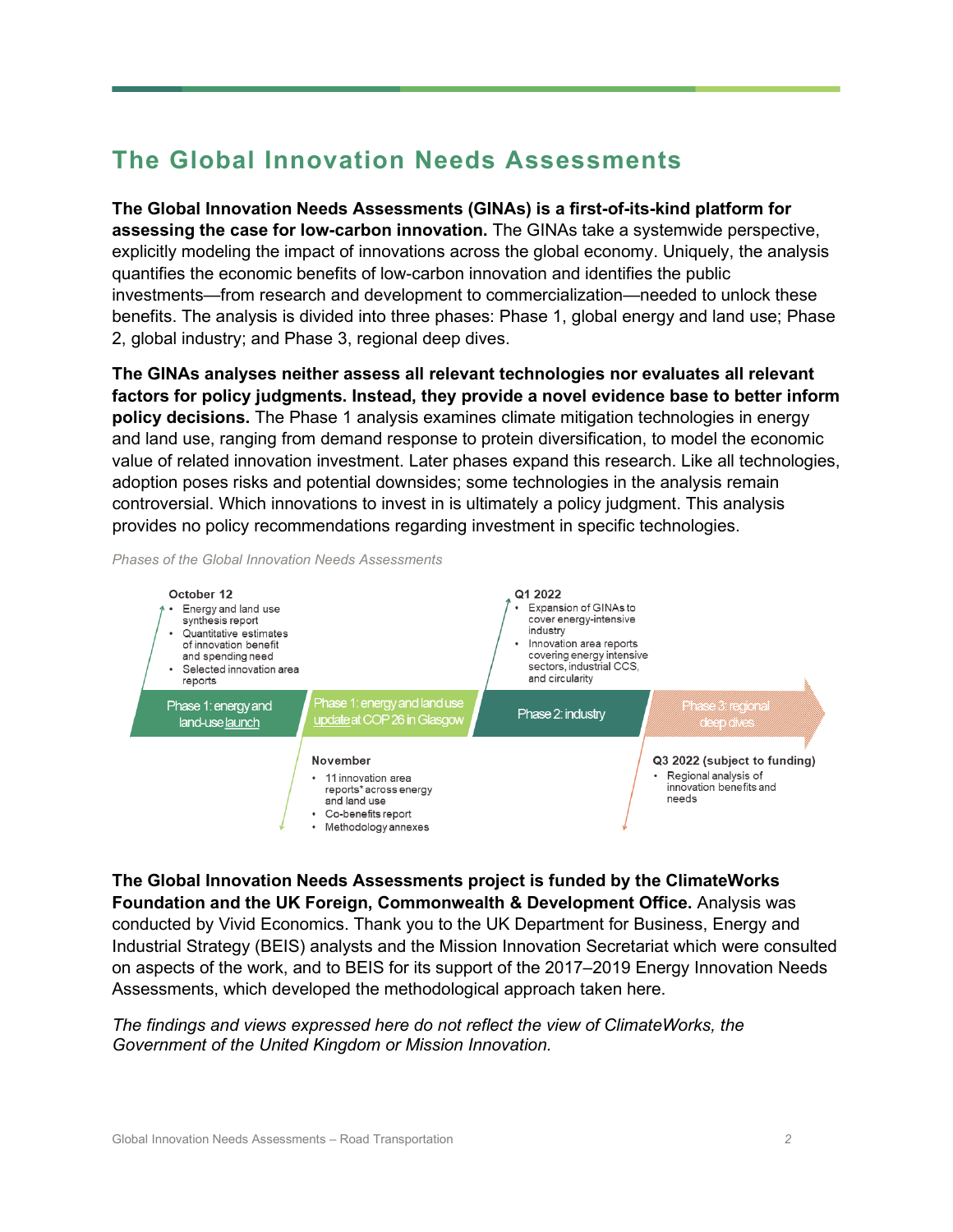#### **Phase 1 GINA outputs**

#### All GINAs reports and other GINAs outputs are available on the GINAs website at [https://www.climateworks.org/report/ginas/.](https://www.climateworks.org/report/ginas/)

*The suit of outputs for Phase 1 of the Global Innovation Needs Assessments*

- 1. Energy and land use synthesis report: slide-based summary for policymakers and executives Synthesis of the findings across the innovations considered in energy and land use
- 2. Energy and land use and agriculture innovation reports: in-depth quantitative analysis for industry and policy analysts
- Wind power System flexibility **Protein diversity** Protein diversity<br>Novel protein-rich food and feed  $\mathscr{F}_J$ Offshore and onshore wind turbines Battery storage, power-to-X, demand response **Buildings** Low carbon hydrogen Decarbonizing agrochemical inputs  $\overline{\bullet}$ Electrolyzers and gas reforming with CCS Heat pumps, building fabric Innovative fertilisers and pesticides Power CCS<br>CCS in power generation (coal, gas, and biomass) Yield enhancing technologies<br>Side Digital agriculture and vertical farming <sup>※</sup> **Solar power**<br>
■ Utility-scale and distributed PV Solar power Low carbon fuels<br>
2nd generation biofuels, synthetic fuels  $(H_2 + CO_2)$ <br>  $\overbrace{O_2O}$  Battery electric vehicles, fuel cell electric vehicles **THE Irrigation**<br>supproved irrigation methods and systems Nuclear power Small modular and large-scale advanced reactors The selected innovation areas were selected for their potential for further innovation and the potential magnitude of the associated system benefits. Their selection here is<br>because they could play a key role in a net zero
- 3. Co-benefits of innovation report: qualitative analysis of the environmental and other non-economic benefits of net-zero innovation
- 4. European case study: analysis of jobs and growth benefits in Europe specifically
- 5. Methodology annex: description of the modeling approach

behind their selection is provided in the methodology annex on the GINA website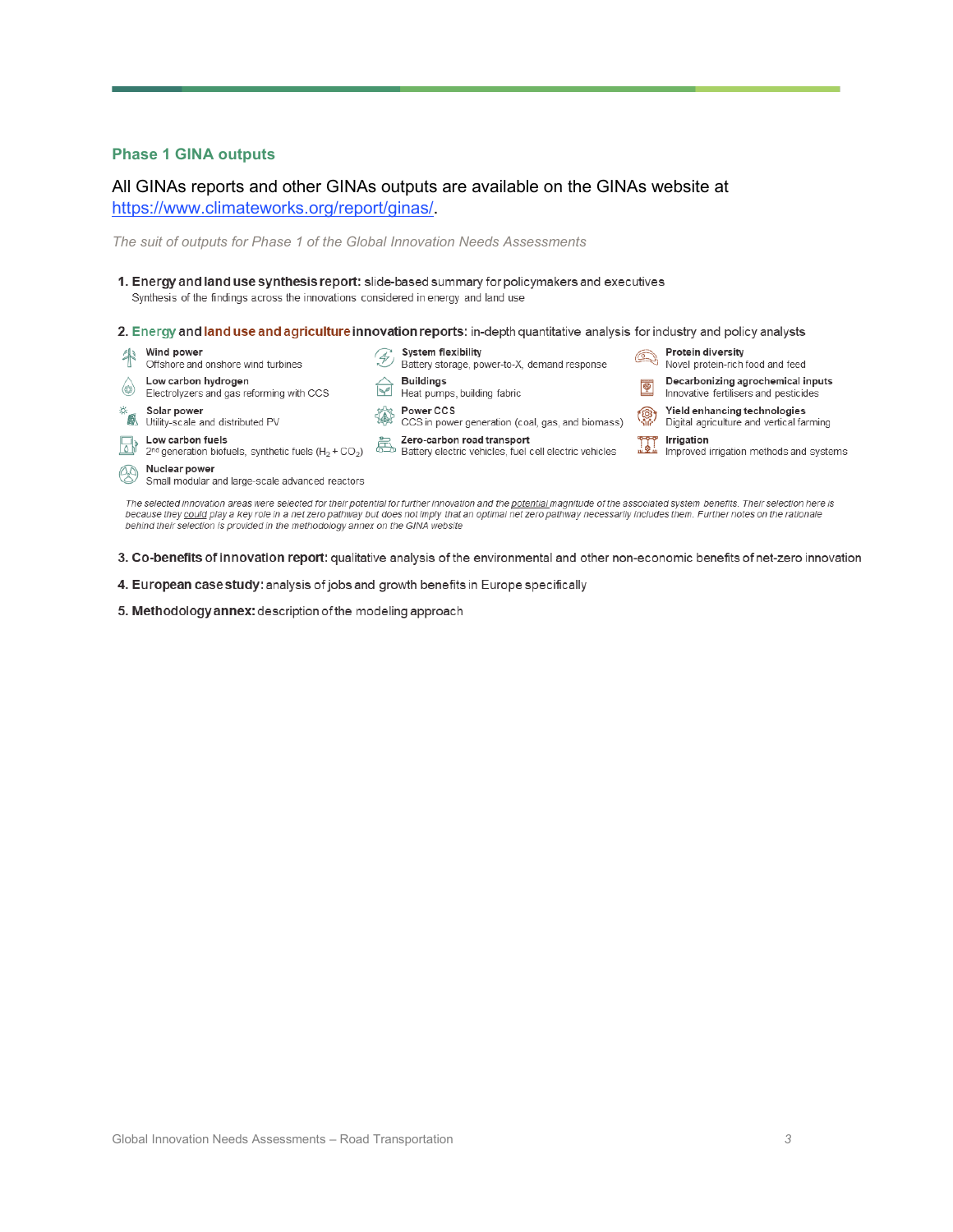### **Executive summary**

**In a 1.5°C world, road transport would need to cut at least 90% of emissions relative to 2020 by 2050, marking an era of unprecedented transformation in the sector with farreaching consequences for many aspects of life.** In 2020, road transport was responsible for 16% of  $CO<sub>2</sub>$  emissions from energy and industry, not including upstream emissions from fossil fuel production (IEA 2021d). Net-zero-by-2050 scenarios call for at least a 90% reduction in those emissions, or an 8.8% average annual reduction (IEA 2021c). Because road transport has fundamentally shaped our cities, economies, and ways of life, transformation of the sector needs to realize emissions ambitions while advancing affordable mobility to sustainably meet the varied needs and demand of an increasing global population and rising incomes. Technological change is key to this transformation. In its absence, expected increases in passenger and freight kilometers could mean that road transport emissions grow more than the 2010–2019 annual average of 1.5%.

**Behavioral and modal shifts are needed, and they provide benefits beyond decarbonization, but the major driver of a zero emissions road transport sector is zero emission vehicles (The Climate Change Commitee 2021).** Battery electric vehicles (BEVs) and fuel cell electric vehicles (FCEVs) provide great potential for meaningful emissions reduction at scale, and they can provide sustainable and affordable mobility services alongside low carbon e-fuels and other transport modes like public transport, rail, bicycles, scooters, walking, and micromobility (Searle et al., 2021). The uptake of these two technologies is best exemplified by battery electric cars, with their cost and energy efficiency, and fuel cell trucks with their range and quick refueling. In general, electrification of the sector, through battery electric vehicles, is likely to dominate many road transport segments, including commercial cars and light-, medium-, and heavy-duty freight. FCEVs may have targeted applications in heavyduty freight trucks and off-road vehicles.

**Sales of zero emission vehicles are rising rapidly, especially in regions with strong policy support. However, due to the nature of vehicle stock turnover, these vehicles represent only 1% of the global fleet.** On a total cost of ownership basis, BEVs are already less expensive than internal combustion engine (ICE) vehicles in some markets, but their capital costs remain higher in most markets and vehicle segments because of their higher production costs. These capital costs limit producers' margins on BEV sales, particularly high-volume, nonluxury BEV sales.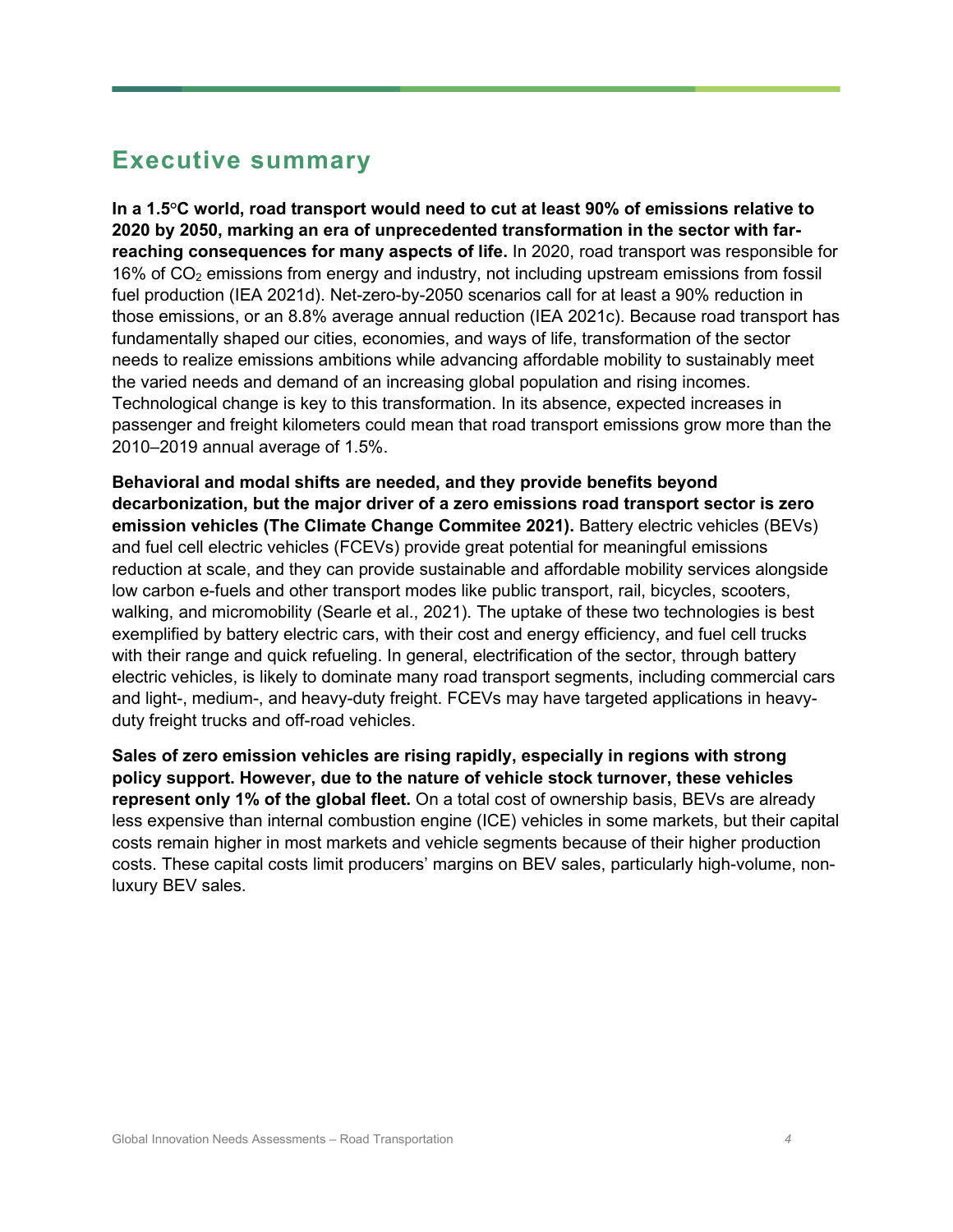**Innovations have already provided significant cost reductions for zero emission vehicles; further innovations could make battery electric cars 50% of total car stock by 2035.** With strong demand for zero emission vehicles, particularly BEVs, market-based investment into innovation is expected to continue. However, speeding the innovation cycle through public investment in RD&D and commercialization could deliver significant benefits. By 2050, capital costs for BEVs and FCEVs could drop 50% through large cost reductions in batteries and advanced manufacturing of fuel cells. Building on the momentum that in 2020 drove the share of BEV car sales to 3% (and higher in regions with strong policy support), innovations could propel deployment to the scale required for net zero.

By 2050, the global car and heavy-duty truck market could be dominated by BEVs and FCEVs, respectively (IEA 2021c; IRENA 2021).

**Mass market deployment of BEVs and FCEVs would reduce energy system costs by \$0.5 trillion per year on average between now and 2050.** Any cost reduction in these vehicles would represent significant savings in decarbonizing the energy system and would also lower the need for early deployment of costly and still immature mitigation measures. Between now and 2050, innovation in ZEVs could provide a cumulative discounted savings of \$5 trillion. The benefits of these technologies are expected to scale with the rate of modeled deployment in the early half of this century. For example, BEVs could makeup over 90% of car stock by 2050.

**Deployment would also increase business opportunities across new low-carbon automotive value chains worth \$0.7 trillion in GVA and associated with 9 million direct jobs by 2050.** The automotive market is very competitive and internationally traded. Capturing market share in a leading area of the market represents a significant business opportunity; the market for the manufacture of motor vehicles and bodies (coachwork) alone is estimated at \$1.8 trillion and at \$0.8 trillion for BEV cars and FCEV trucks, respectively. Capturing BEV and FCEV market share would require early investment and collaboration between the public sector and the private sector. Many of the jobs in the value chain are highly transferable from the existing manufacturing industry, making a just transition achievable.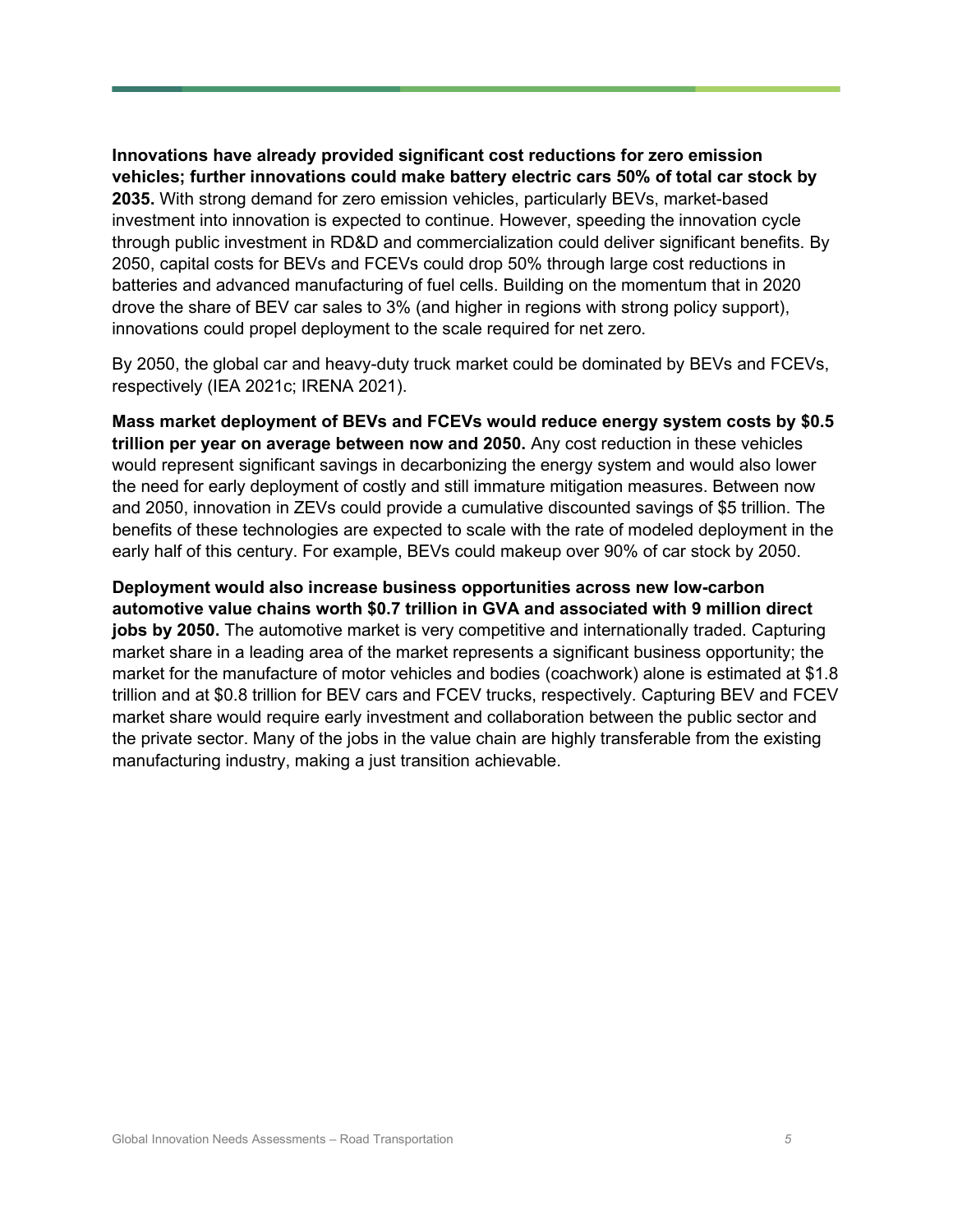**To realize GVA and employment benefits, annual public spending of \$3.7 billion in commercialization is needed between now and 2035 to build on large private sector spending.** Demand-pull and supply-push policies, including zero emissions vehicle mandates, stringent  $CO<sub>2</sub>$  standards, differentiated taxation, and purchase incentives, have attracted large private sector research, development, and deployment (RD&D) and commercialization spending. The private sector is well equipped and increasingly incentivized to invest in innovation. However, there is a role for public sector spending, particularly commercialization spending, in market segments that remain less attractive or viable for the private sector.

| <b>Public benefits</b> | Cumulative 2021-2050, undiscounted: \$14 trillion                   |
|------------------------|---------------------------------------------------------------------|
| (i.e., energy system   | Cumulative 2021-2050, discounted at 5% p.a.: \$5 trillion           |
| cost savings)          | Annual average 2021-2050, undiscounted: \$0.5 trillion              |
| <b>Business</b>        | 2035: GVA \$0.3 trillion, supporting 5 million direct jobs          |
| opportunities          | 2050: GVA \$0.7 trillion, supporting 9 million direct jobs          |
| <b>Public spending</b> | Commercialization, annual average 2021-2035: \$3.7 billion per year |
| required               | RD&D, annual average 2021-2035: \$0.5 billion per year              |

# **1. Zero carbon road transport and the energy system**

### **1.1 Current role in the energy system**

**Decarbonizing road transport is critical to transforming the energy sector and limiting global warming increase to 1.5°C.** In 2020, the transport sector as a whole was responsible for a fifth of combustion-related  $CO<sub>2</sub>$  emissions from energy and industry, amounting to 7GtCO<sub>2</sub> (not including upstream emissions from fossil fuel extraction, refining, and distribution) (IEA 2021d). Road transport contributed to more than 75% of these emissions (IEA 2021d). Unlike aviation and shipping, road transport, including both passenger vehicles and road freight, has viable options for decarbonization available now. In net-zero scenarios, emissions from road transport are expected to decrease at least 90% in the next 30 years, despite increased freight activity and passenger travel (IEA 2021c).

**Limiting global warming increase to 1.5°C will require a portfolio that includes an accelerated uptake of zero emission vehicles in addition to measures that induce fuel switching, increased efficiency, and changes in travel behavior (IEA 2021a).** Shifting away from ICE powertrains to battery electric and fuel cell vehicles powered by clean electricity and hydrogen will play a significant role in decarbonizing road transport, providing emission and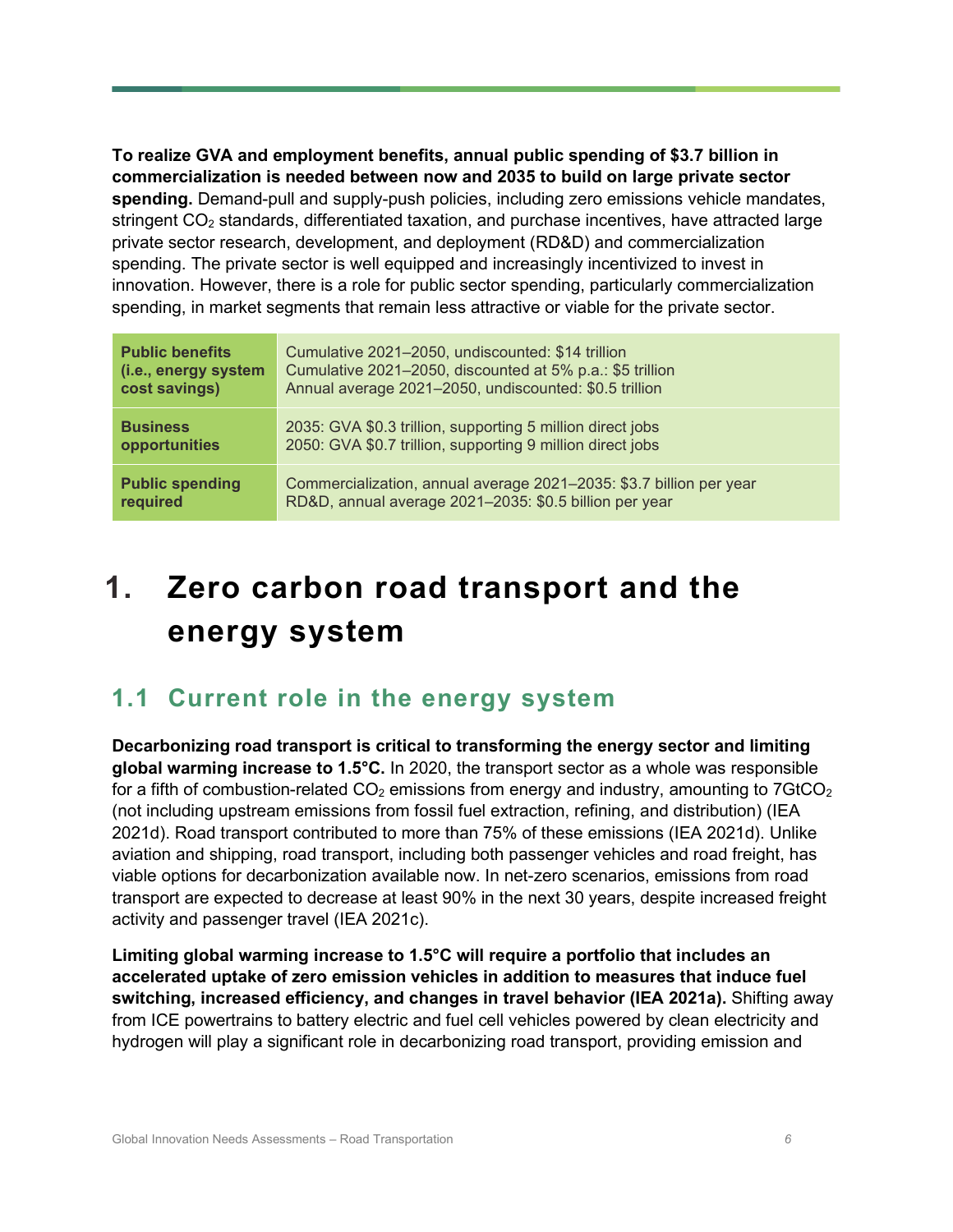local pollution reductions greater than those possible with efficiency improvements alone. **[1](#page-6-0)** Emissions of BEVs and FCEVs are dependent on the embodied emissions of the energy carriers, electricity and hydrogen, which are already cleaner than oil-based combustion in most cases, and will likely further decarbonize alongside other sectors as part of a 1.5°C transition. **[2](#page-6-1)**

**Behavioral and modal shifts are needed, and they provide benefits beyond decarbonization, but the major driver of a zero emissions road transport sector is zero emissions cars, trucks, buses, and two- and three-wheelers.** BEVs and FCEVs, when fueled by low-carbon energy carriers, hold meaningful emissions reduction potential and can provide sustainable advanced mobility services alongside low-carbon e-fuels and other transport modes such as public transport, rail, bicycles and walking. In general, electrification of the sector, through battery electric vehicles, is likely to dominate many road transport segments, including commercial cars and light-, medium-, and heavy-duty freight. FCEVs may have targeted applications in heavy-duty freight trucks and off-road vehicles.

**Uptake of BEVs and FCEVs is best exemplified by passenger cars and long-distance, heavy-duty freight trucks.[3](#page-6-2)** These road transport segments showcase the relative benefits of each zero emissions technology.**[4](#page-6-3)** With over 1 billion passenger cars in the world, decarbonizing this segment will have an important impact on road transport emissions. Compared with internal combustion vehicles, battery electric cars are increasingly cost competitive, particularly in terms of car operation costs, and are three to five times more energy efficient from tank to wheel than internal combustion engines (IEA 2020). BEVs make up less than 1% of passenger car stock, as Figure 1 shows. Heavy-duty trucks are responsible for more than half of total truck freight CO2 emissions. In 2020, only 3,185 heavy-duty fuel cell trucks—less than 0.01% of total heavyduty freight truck stock—were in circulation (IEA 2021a).

<span id="page-6-0"></span>**<sup>1</sup>** Efficiency in road transport covers both technological efficiency of ICEs and optimized routes with connected and automated vehicles.

<span id="page-6-1"></span>**<sup>2</sup>** Electric vehicles provide emissions reductions even with fossil fuel-dependent grids because of the high efficiency of electric motors.

<span id="page-6-2"></span>**<sup>3</sup>** Heavy-duty trucks are defined as freight vehicles with a gross weight greater than 15 tonnes, driving more than 100000km per year. These trucks account for two-thirds of road freight activity in tonne-km, and half of total truck CO2 emissions (IEA 2020).

<span id="page-6-3"></span>**<sup>4</sup>** Electrification, through battery electric vehicles, is expected to be deployed across most road transport segments, including light-duty commercial vehicles and light- and medium-duty freight trucks. FCEV uptake is still uncertain and varies across scenarios; FCEV technology could be applied to heavy-duty trucks (IEA 2021c).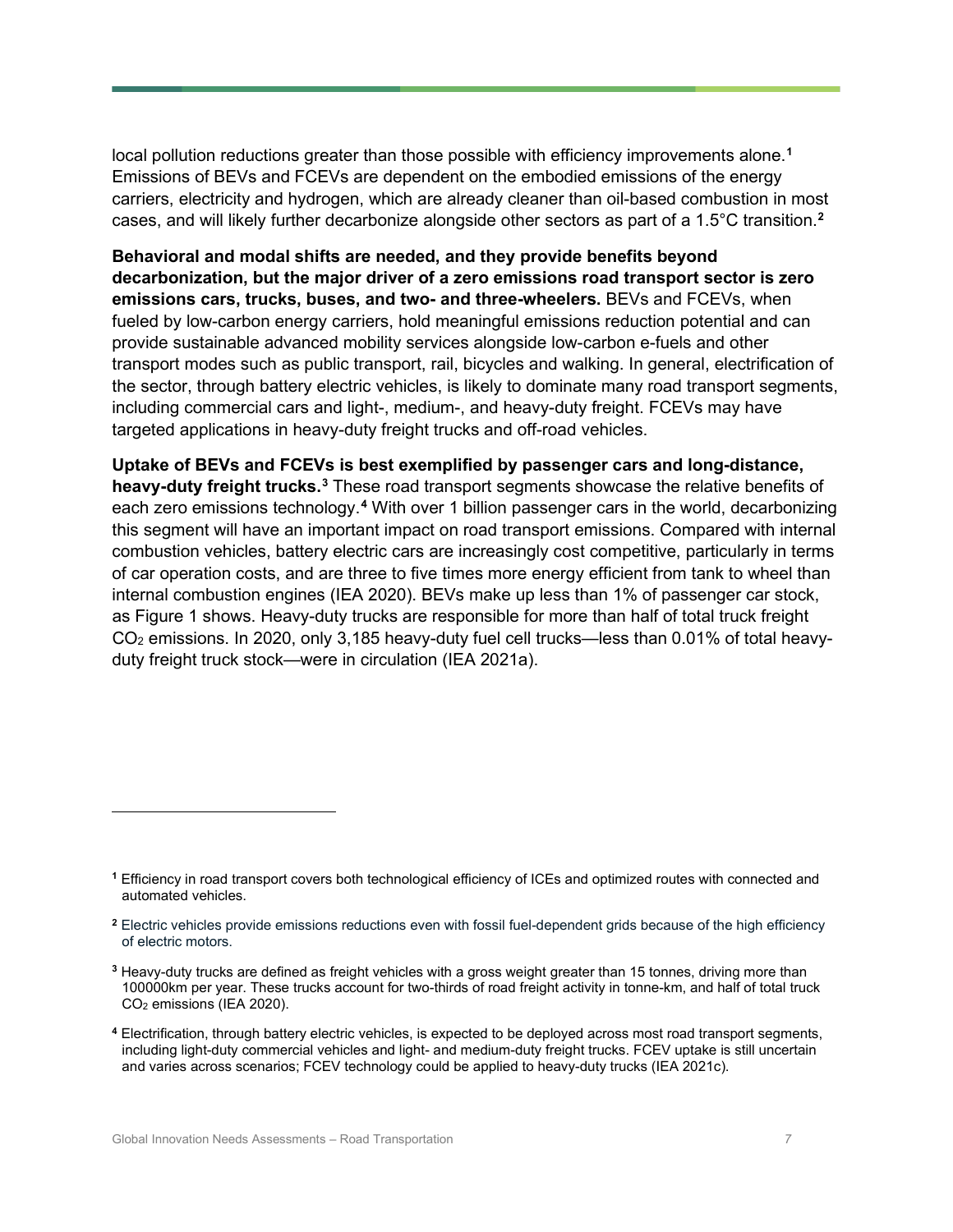

**Figure 1. Battery electric cars are increasing in number but amount to less than 1% of car stock.**

*Source:* Vivid Economics using IEA (IEA 2021a).

**Driven by policy measures and technology advances, momentum for zero emissions road transport is growing: in 2020, battery electric cars represented 3% of total sales, with much higher rates in regions with strong policy support.** Sales vary by region. China retains the greatest stock of BEV cars, but in 2020 the EU experienced the largest annual increase in sales. Sales in emerging and developing countries are lower for many reasons, including a large secondhand import market (UNEP 2020). Automotive manufacturers are responding to interest with an increasing array of models. The number of BEV car models has risen from 50-plus in 2015 to just under 250 in 2020 (IEA 2021b). China, with a relatively unconsolidated automotive market, offers the most models. Expansion of models has been particularly notable in the SUV car segment and is consistent with the historical trend of increasingly large cars.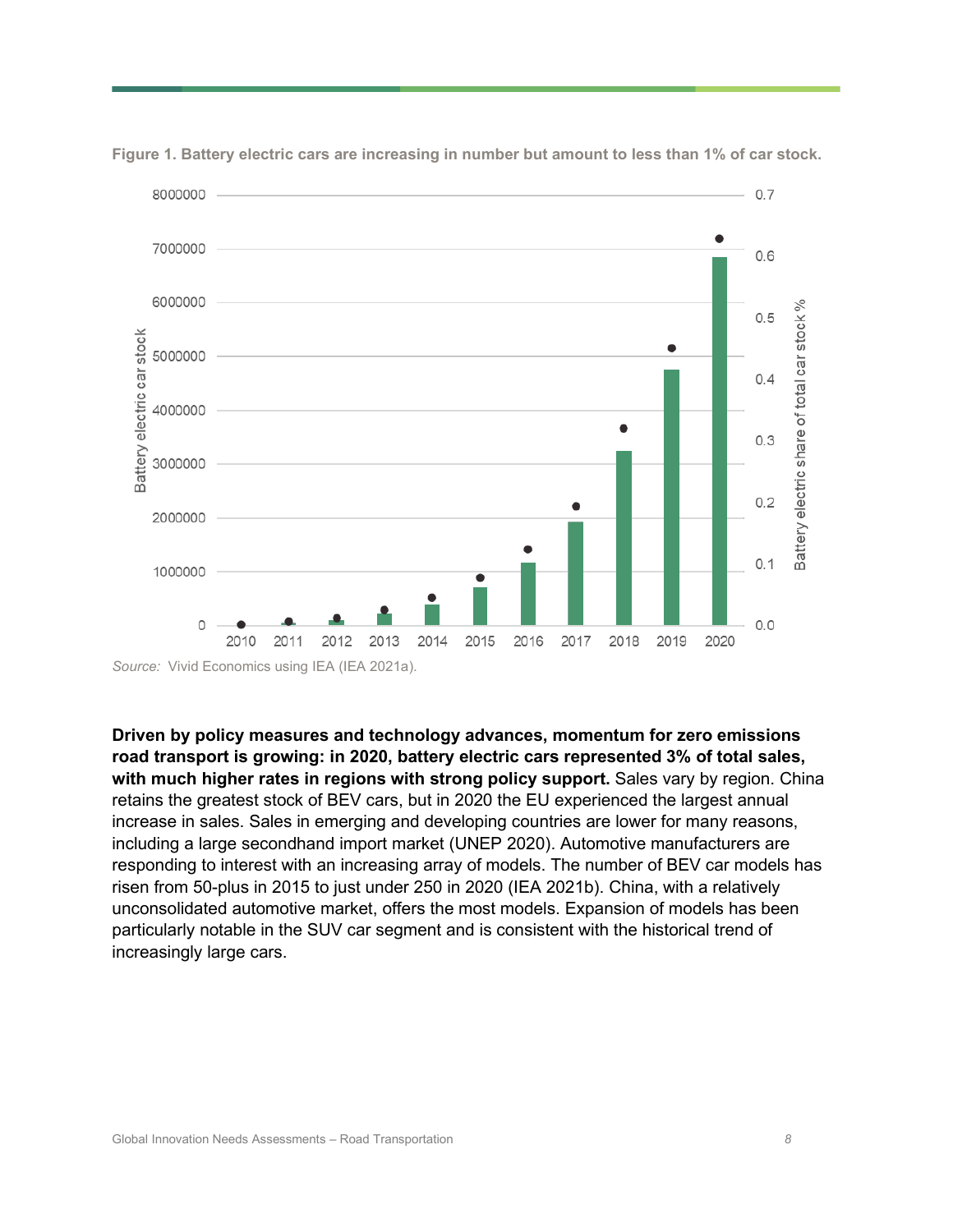### **1.2 Future role and deployment potential**

**Across 1.5°C scenarios, BEVs increase to represent from 34% to 90% of the car stock by 2050.** Figure 2 below displays the 2050 BEV share of total passenger car stock from selected scenarios compatible with the Paris Agreement. The scenarios vary in terms of both the pace at which global emissions decline and the relative size of mitigations across sectors and energy sources. IEA, NZE, and IRENA 1.5-S reflect ambitious passenger car emissions reductions by 2050—reductions that in IRENA TES and GCAM Net Zero occur after 2050.



**Figure 2. Across the most ambitious scenarios, battery electric cars dominate by 2050.**

NZE = net zero emissions by 2050. SDS = sustainable development scenario. TES = transforming energy scenario.  $1.5-S = 1.5^{\circ}$ C scenario.

*Notes:* IEA, SDS and IRENA TES are below-2-degrees scenarios. The other scenarios shown are 1.5°C scenarios, generally featuring net-zero emissions between 2050 and 2060. To calculate share of stock for IRENA 1.5-S and TES, total car stock from IEA NZE and SDS, respectively, was used.

*Source:* Vivid Economics based on NGFS, IEA, and IRENA (NGFS 2020; IEA 2021c; 2021d; IRENA 2020; 2021)*.*

**By 2025, 1.5°C scenarios project a six-fold increase in the BEV share of total car sales.** By 2025, most scenarios expect 25% of car sales to be BEV sales, a significant step up from the 3% reached in 2020. In the most ambitious scenarios (IEA, NZE), more than 45% of car sales are BEV sales in 2030. By 2050, at least 80% of sales are BEV sales across all scenarios. However, regional variation is expected. NZE projects that in emerging and developing countries BEV sales make up only a 50% share of sales by 2050 due to the existing secondhand market (IEA 2021c; UNEP 2020).

**Innovation can deliver significant benefits in supporting the transition to BEVs in cars and FCEVs in heavy trucks.** Innovation can facilitate the deployment of these vehicles by reducing their cost and addressing other barriers. Notably, innovation will occur not just through RD&D but also through large-scale commercialization of improvements.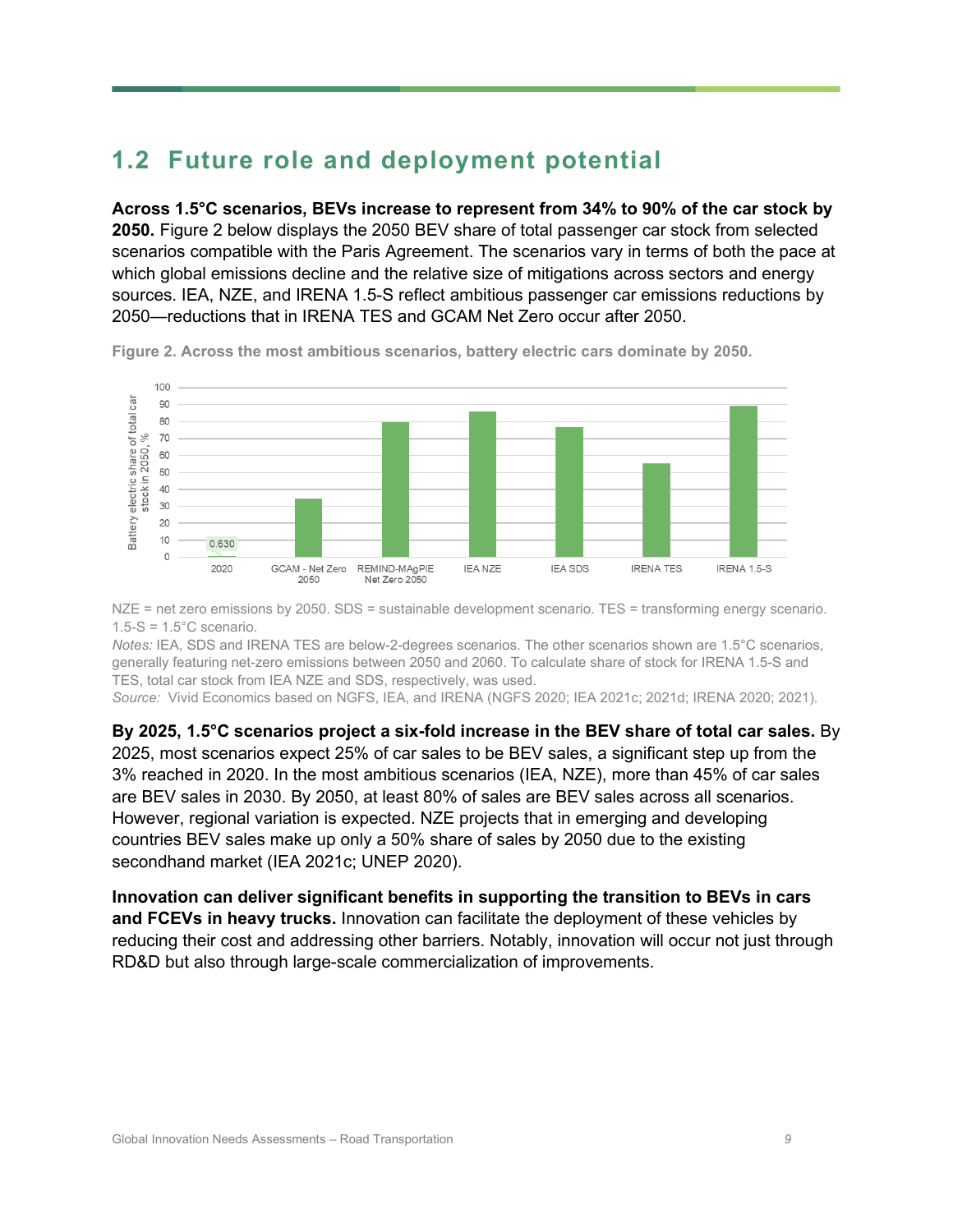# **2. Innovation opportunities**

### **2.1 Costs and deployment barriers**

**Large-scale BEV and FCEV deployment is hindered by high capital costs and concerns about driving range and refueling infrastructure.** BEVs are between 1.5 to 2.6 times more expensive than alternative diesel combustion vehicles, depending on the mile range of the BEV (NREL 2020). FCEV HGVs are 2.3 times more expensive than diesel HGVs (NREL 2021). Total cost of ownership, which considers ongoing operational costs like maintenance and fuels, usually reflects a lower price differential between low-carbon powertrains and ICE vehicles. **[5](#page-9-0)** Total cost of ownership for BEVs is approaching price parity with that for ICE vehicles. Maintenance is much lower for BEVs than for ICE vehicles because BEVs have fewer parts to be replaced and don't require a regular change of fluids like engine oil. In the future, BEVs' energy costs could be lowered by energy policies and integration of cheap renewables on the grid. Nonetheless, higher capital costs are a deterrent to BEV purchase and deployment. For FCEV trucks, higher utilization and longer lifetimes mean operating costs like fuel and maintenance are a greater factor in total cost of ownership. Co-innovation of low- or zero-carbon hydrogen production to bring down the costs of hydrogen could significantly reduce the total cost of ownership for FCEV heavy trucks. Beyond cost, uptake of both BEVs and FCEVs is hindered by concerns about driving range limitations and difficult recharging and refueling options.

**The high capital costs of BEVs and FCEVs are largely driven by powertrain differences, chiefly batteries and hydrogen fuel cells.** Compared with an ICE engine, a BEV powertrain is a simpler system with fewer parts, but it has some higher-cost components: battery packs, electric motors, and power electronics. FCEVs feature a fuel cell stack and hydrogen tanks on top of the electric motor and battery. Batteries and fuel cells are made of expensive critical materials, including cobalt, lithium, and nickel, and their production is only now reaching scale (BNEF and T&E 2021). BEVs use six times more of these minerals than ICE vehicles. Fuel cells require platinum, the demand for which may be offset by decreasing demand for catalytic converters in ICE vehicles. In 2020, powertrains amounted to 45% and 60% of the overall capital expense of BEV cars and FCEV trucks, respectively. Other components of the powertrain, such as transmission, e-motor, and power electronics, as well as general assembly make up a smaller share of costs.

<span id="page-9-0"></span>**<sup>5</sup>** Total cost-of-ownership calculations are sensitive to assumptions about future prices of hydrogen and electricity.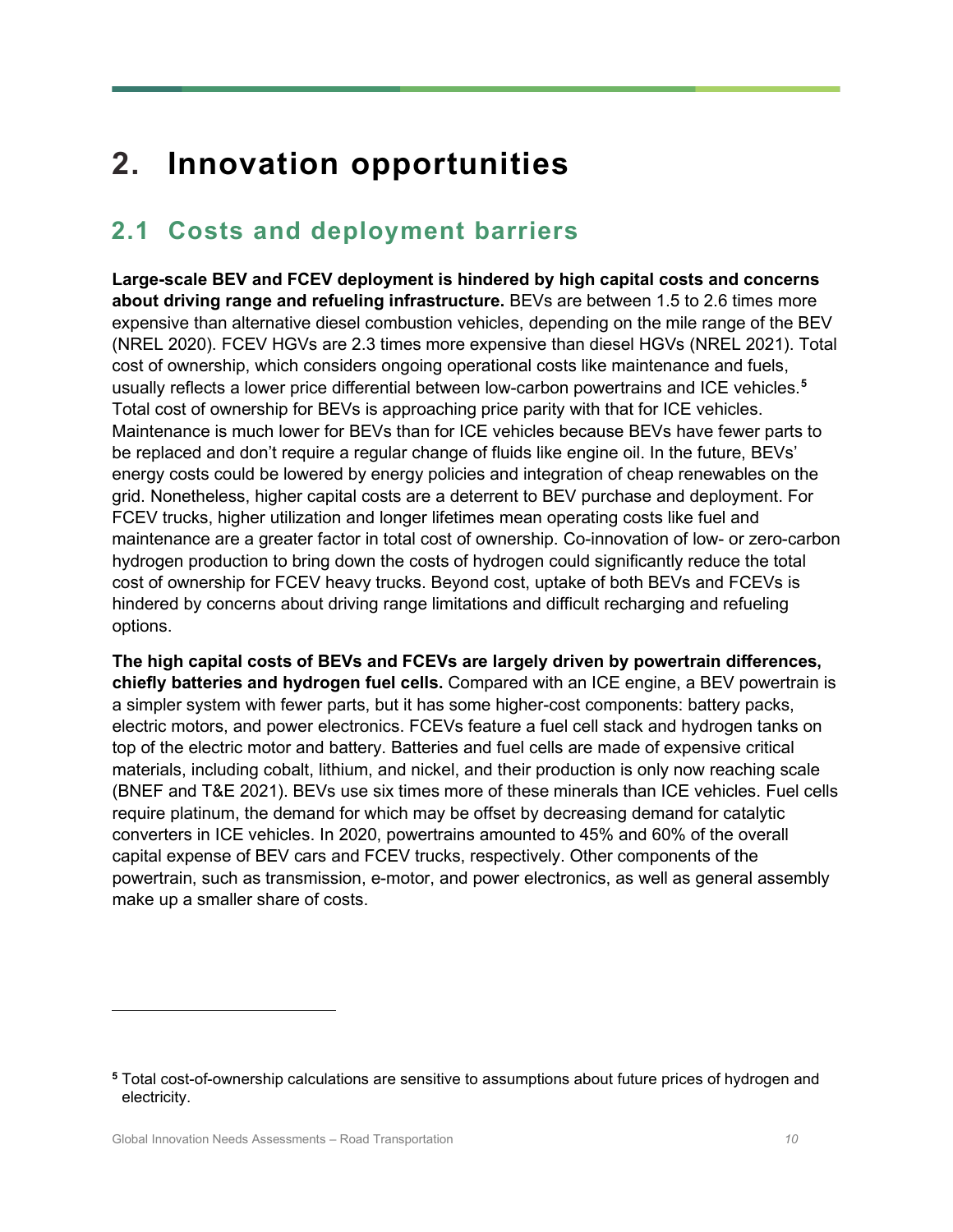**Figure 3. Powertrain components contributed significantly to capital cost of BEVs and FCEVs in 2020.**



*Source:* Vivid Economics based on UBS and FCHJU (UBS 2017; Fuel Cells and Hydrogen Joint Undertaking and Roland Berger 2020)

**Barriers beyond vehicle cost constrain the uptake of BEVs and FCEVs.** Among the most significant of these barriers are the following:

- **Limited public recharging and refueling infrastructure.** On-demand charging is particularly a concern for consumers without access to at-home charging. Heavy-duty trucks may need rerouting to guarantee refueling at appropriate times during a longdistance journey.
- **Perceptions of hydrogen supply and price variability.** Hydrogen supply must meet potential demand from many other sectors, fueling consumer worry.
- **Uncertainty of reward for providing power system flexibility, which affects BEV operating costs.** Depending on electricity market rules, BEVs can provide demand-side response (vehicle to grid or grid to vehicle), but whether power systems will cope with and reward all contributors remains uncertain.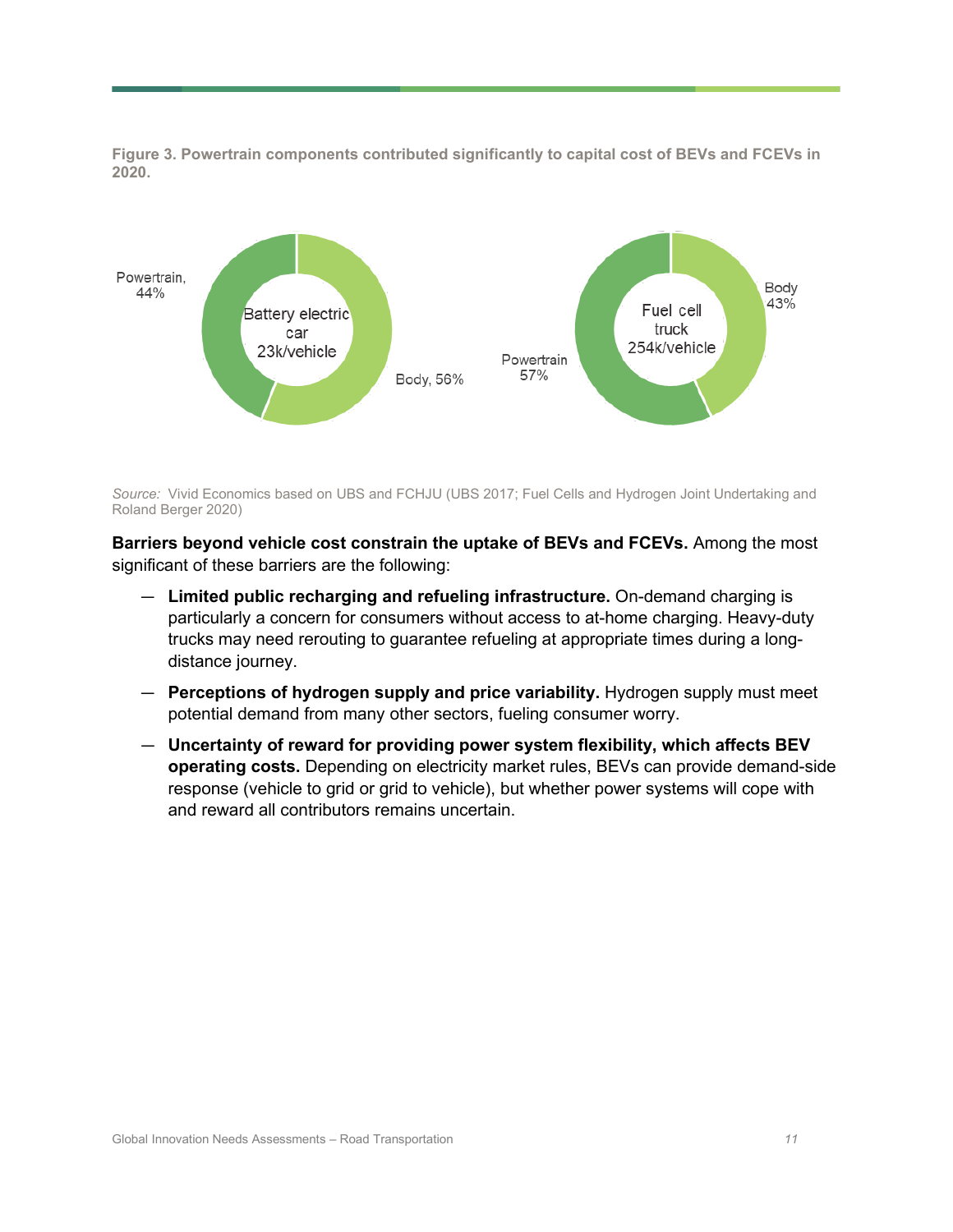### **2.2 Key innovations**

**By 2050, innovation in BEV cars and FCEV heavy trucks could further drive down capital costs by 25% and 29%, respectively.** Table 1 below summarizes the 2020 cost estimates for both technologies, alongside 2050 estimates under high- and low-innovation scenarios.**[6](#page-11-0)** The scenarios are constructed from an extensive review of cost reduction studies for BEVs and FCEVs. There is some cost reduction even in the low-innovation scenario due to market-driven technological improvements and commercialization in the near term. The high-innovation scenario sees additional reductions both in capital and operating costs.

| <b>Technology</b> | <b>Cost</b><br>component | 2020    | <b>2050 low</b><br>innovation | 2050 high<br>innovation | % further<br>cost<br>reduction<br>under<br>high<br>innovation | % further<br><b>TCO</b><br>reduction<br>under<br>high<br>innovation |  |
|-------------------|--------------------------|---------|-------------------------------|-------------------------|---------------------------------------------------------------|---------------------------------------------------------------------|--|
| <b>BEVs</b>       | Capex<br>\$/Vehicle      | 23,048  | 15,235                        | 11,413                  | 25%                                                           | 10%                                                                 |  |
|                   | Opex<br>\$/Vehicle/year  | 199     | 199                           | 190                     | 4%                                                            |                                                                     |  |
| <b>FCEVs</b>      | Capex<br>\$/Vehicle      | 254,069 | 151,070                       | 106,728                 | 29%                                                           |                                                                     |  |
|                   | Opex<br>\$/Vehicle/year  | 19,397  | 11,533                        | 8,148                   | 29%                                                           | 17%                                                                 |  |

**Table 1. BEV and FCEV cost assumptions under high- and low-innovation scenarios**

*Source:* Vivid Economics based on IEA, Bloomberg New Energy Finance, Oliver Wyman, FCHJU and Transport & Environment (IEA 2020; Bloomberg New Energy Finance and Transport and Environment 2021; Ruffo 2020; Fuel Cells and Hydrogen Joint Undertaking and Roland Berger 2020; Transport & Environment 2020)*.*

<span id="page-11-0"></span>**<sup>6</sup>** The scenarios do not explicitly identify the individual technology drivers of cost reductions. Instead, the scenarios represent an informed judgment about the scope of cost reductions with and without government support for RD&D and commercialization.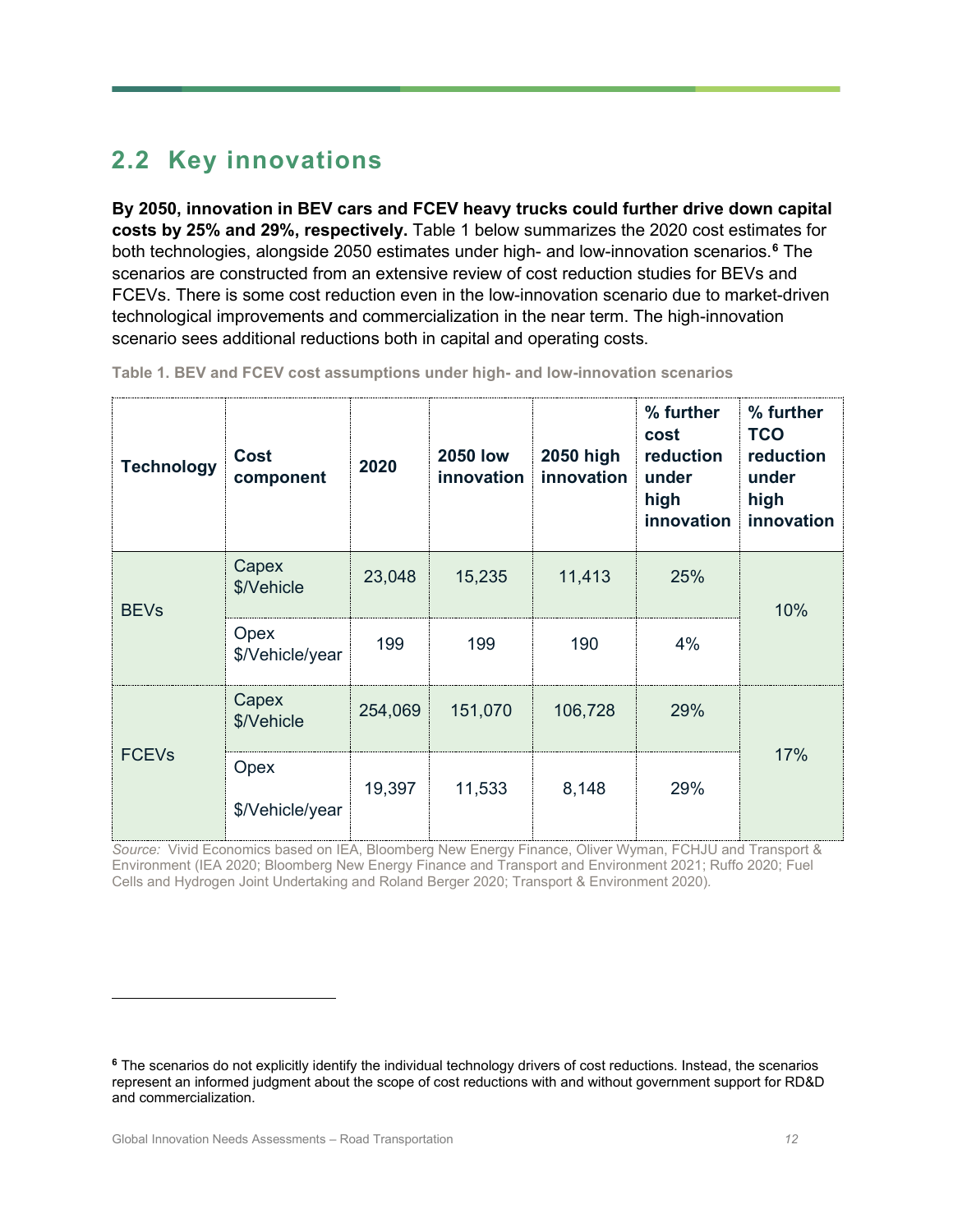#### **Bringing existing technologies to large-scale operational size, through mass commercialization, will be an important driver of cost reductions for BEVs and FCEVs.**

Over the last 10 years, the price of lithium-ion battery packs decreased 89% to \$140/kWh, driven by the growing scale of battery manufacturing facilitated by increasing orders and new pack designs (Henze 2020). Prices could drop to \$60/kWh by 2030 (BNEF and T&E 2021). Additional BEV and FCEV cost reductions could be generated by bringing to market secondgeneration BEV and FCEV technologies, like new battery chemistries. RD&D alone will not achieve the cost reductions in the high-innovation scenario.

#### **Key innovations focus on the powertrains of both technologies:**

- **Improving cost and performance of vehicle batteries**. Approaches to reducing battery cost include decreasing material costs in existing lithium-ion batteries or moving to new battery chemistries like NMC 811 and NMC 9.5.5. Better integration of battery packs, including thermal control systems, and lighter pack materials could further improve efficiency and costs, as could improving manufacturing. Solid-state batteries are likely to be relatively expensive, but their costs could fall quickly once supply chains are built out in the 2030s.
- **Developing advanced manufacturing techniques and using innovative materials for fuel cells.** New cell materials that reduce or eliminate the need for precious metals, could decrease the costs of all fuel cell plates and catalysts. Shifting to high-volume and highly automated production techniques, for example by developing tape casting, expanded metal cutting, hydroforming, and additive manufacturing processes, would also deliver capital cost reductions.
- **Increasing on-board hydrogen storage.** Increasing the volumetric energy density of hydrogen would deliver cheaper and simpler on-board hydrogen storage, freeing space for freight. Technologies include metal hydrides and porous sorbents and ammonia.

#### **Other innovations could further support deployment:**

- **Improving electric motors**. Using novel and cheaper materials for magnets and loadbearing parts can reduce the costs of motors. For example, aluminum could substitute copper in magnets.
- **Better charging and refueling.** Improving price and business models would reduce operating costs and address charging limitations. New models can encourage vehicle-togrid demand response, minimize planning and construction barriers, and incentivize smart charging.
- **Repurposing and recycling**. Creating an economically viable value chain for the second life of BEV and FCEV materials, for example, selling used batteries into stationary storage installations, increases sustainability and critical material depletion, and also leads to reduced capital depreciation of vehicles as assets.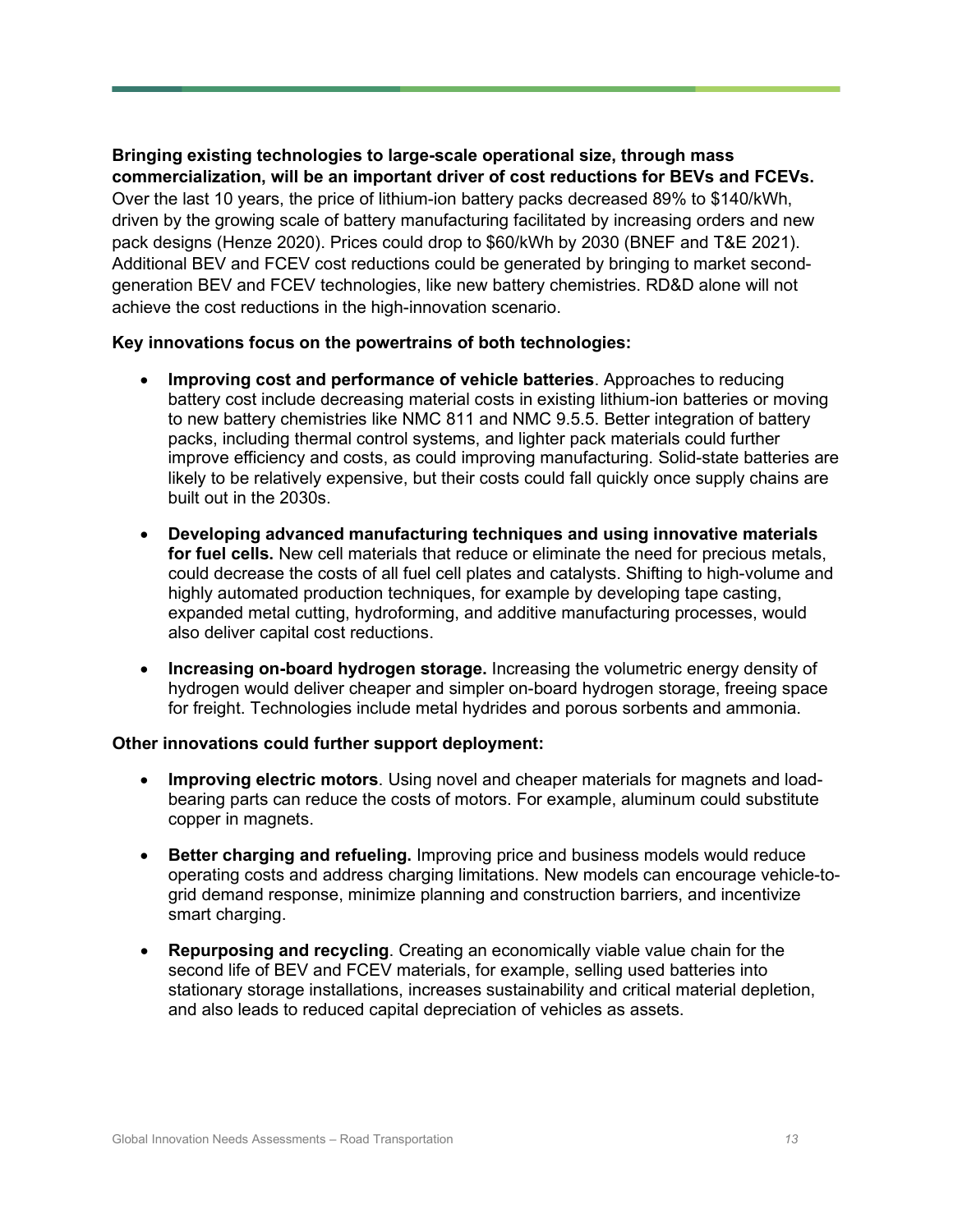# **3. Benefits of innovation**

#### **3.1 Low-cost decarbonized energy**

#### **Box 1 System benefits and low-cost decarbonized energy**

**Lower energy costs are unlocked by the system benefits of innovation.** System benefits of innovation refer to the net reduction in costs across the entire energy system as a result of technology RD&D *and* commercialization. In the context of this report, system benefits are calculated as the difference in the total system costs of a high-innovation scenario and those of a low-innovation scenario, whereby:

- System costs are all capital, operating, and fuel costs within the global energy system.
- Low-innovation scenario represents market-driven progress in the absence of government support.
- High-innovation scenario represents progress driven in part by government support of RD&D and deployment (i.e., commercialization).

This metric provides an aggregate estimate of how innovations in selected technologies can reduce system costs after least-cost optimization of all energy carriers and technologies from both the supply and the demand sides.

**Increased innovation in BEVs and FCEVs could reduce annual system costs by \$0.5 trillion a year on average between now and 2050.** In both the low- and high-innovation scenarios, global energy system costs start at about \$48 trillion in 2020 and begin to diverge noticeably by 2030, when the (undiscounted) annual system costs in the high-innovation scenario are \$230 billion lower than those in the low-innovation scenario. This differential is reflected in 14% more BEV cars in the high-innovation scenario in 2030. By 2050, the gap in annual system costs increases by 2.5, with savings in the high-innovation scenario reaching more than \$600 billion. [Table 2](#page-14-0) below displays the system benefits from 2021 through 2050 in the high-innovation scenario for zero-carbon road transport as measured by the cost savings of that scenario compared with those of the low-innovation scenario.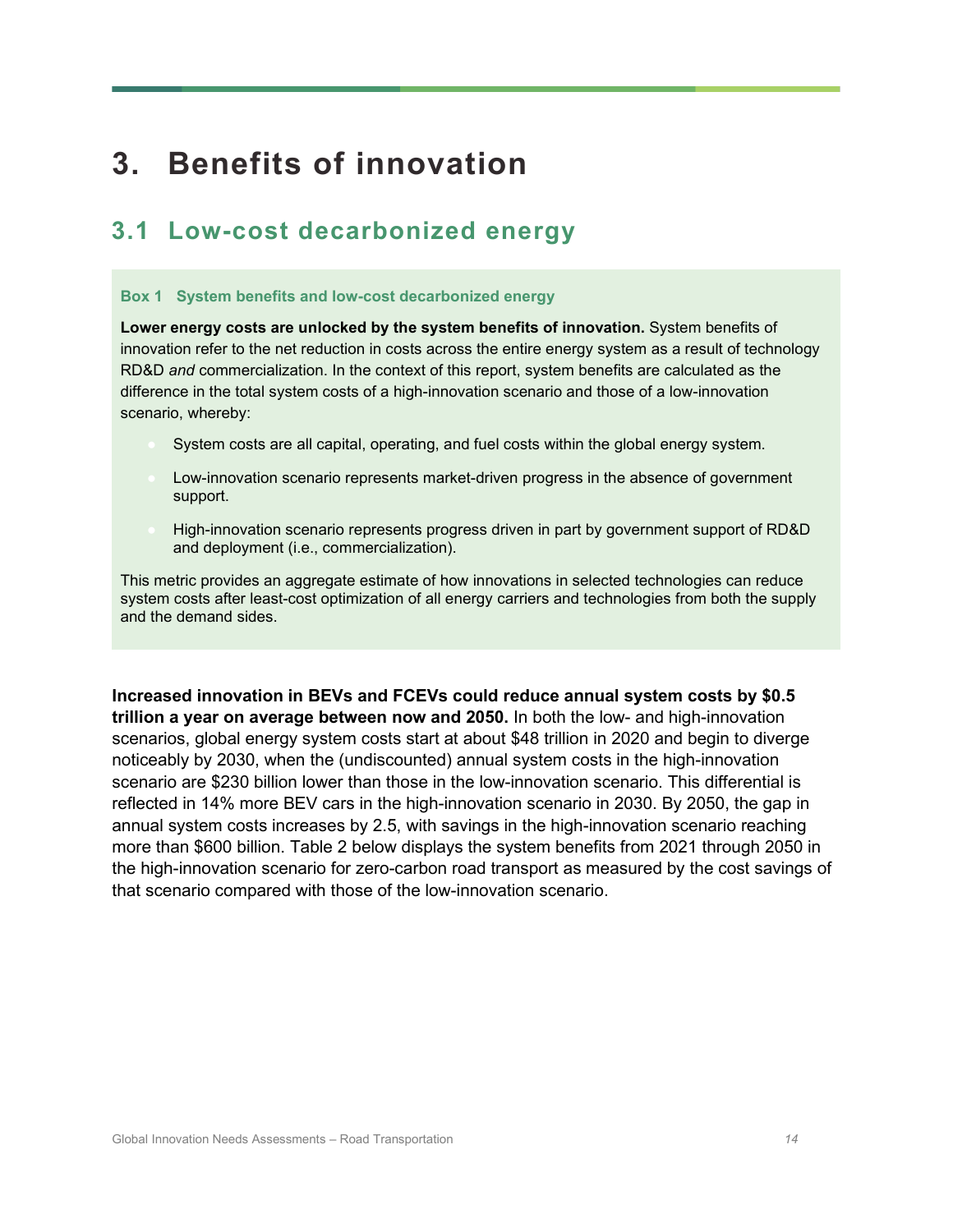<span id="page-14-0"></span>

| Table 2. |  |  | System benefits of innovation in zero carbon transport |  |  |  |
|----------|--|--|--------------------------------------------------------|--|--|--|
|----------|--|--|--------------------------------------------------------|--|--|--|

| <b>System benefits</b>                                         | 2021-2050,    | 2021-2050,    | 2021-2050,      |
|----------------------------------------------------------------|---------------|---------------|-----------------|
|                                                                | cumulative,   | cumulative,   | annual average, |
|                                                                | undiscounted  | discounted 5% | undiscounted    |
| High innovation in<br>BEV cars and<br><b>FCEV heavy trucks</b> | \$14 trillion | \$5 trillion  | \$0.5 trillion  |

*Note:* Discounting reduces the present value of future benefits. *Source:* Vivid Economics.

**Strong innovation in road transport benefits the energy system by reducing the cost of low-carbon transportation and by providing system flexibility.** As illustrated in Figure 4, innovation benefits trickle through both the road transport and the power sectors. Innovation in BEVs and FCEVS lower the cost of their uptake and drive deployment, in turn reducing the carbon cost through decreased reliance on carbon-intensive road transport modes. Additionally, BEVs, charging either at home or at a stationary charging location, can take and give electricity to the grid at optimal times, effectively serving as short duration electricity storage. FCEVs, by serving as an end use of hydrogen, also add flexibility, reducing the need to invest in power system flexibility technologies like large-scale stationary battery storage or transmission and distribution grid adaptations.

**Figure 4. Impact of innovation on the energy system.**



*Source:* Vivid Economics.

**Decarbonized road transport with BEVs and FCEVs could deliver additional benefits in the form of reduced local air pollution.** Air pollutants that escape from ICE vehicles, including particulate matter ( $PM_{2.5}$  and  $PM_{10}$ ), ozone, and nitrogen dioxide, have a negative impact on human health, increasing morbidity and mortality. The WHO estimates that some 7 million deaths are attributable to outdoor and indoor pollution annually (World Health Organization 2021). Lowering particle presence could provide monetary value through reduced human health costs and increased labor productivity. BEVs and FCEVs have zero tailpipe emissions of air pollutants. Although they do have some non-exhaust PM emissions from brake and tire use, their deployment significantly reduces air pollution.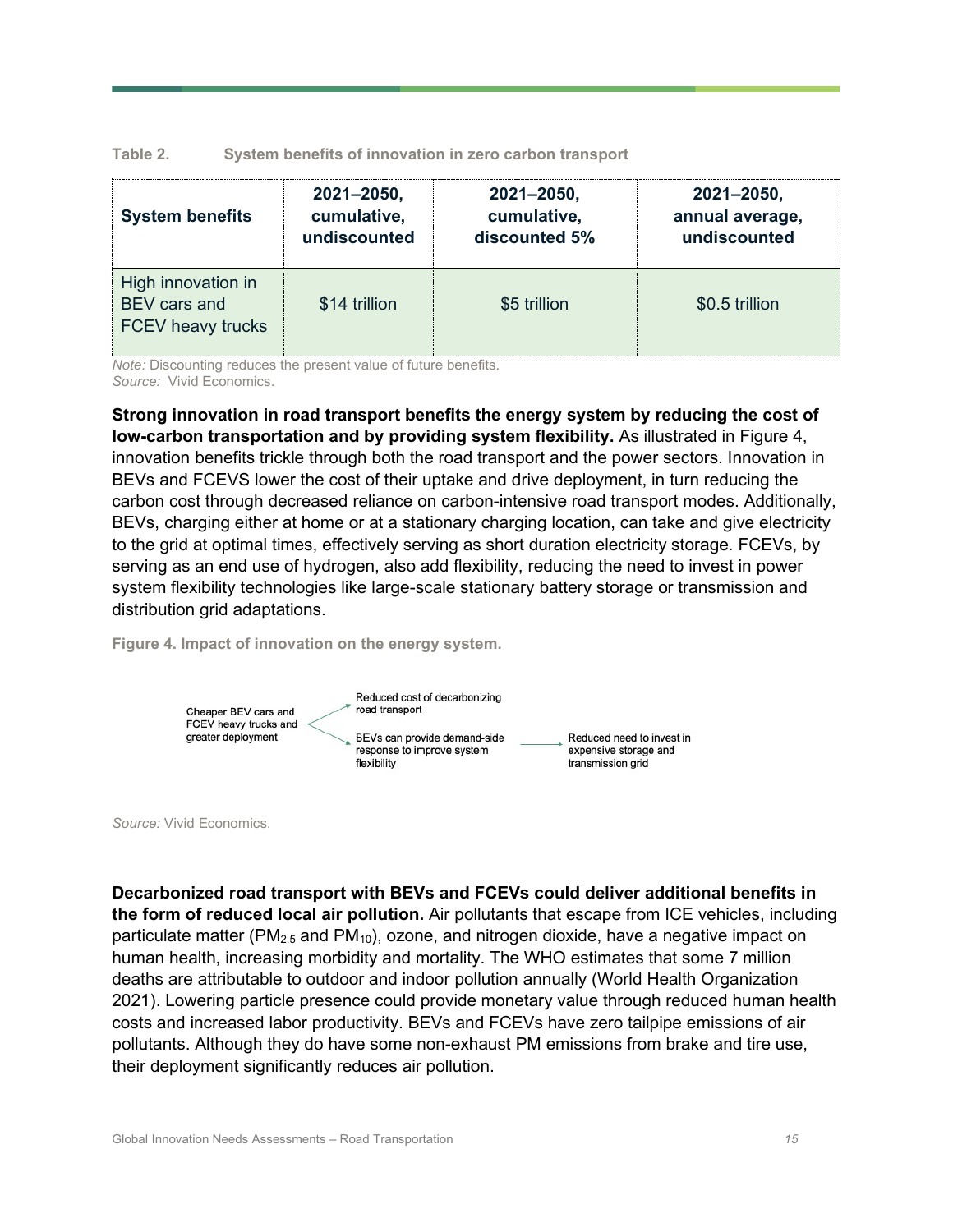### **3.2 Jobs and Growth**

**The rise of BEVs and FCEVs in an extremely globalized and competitive automotive manufacturing market involves both risks and opportunities for businesses.** In Europe and North America, the automotive market is a long-standing oligopoly competing on small margins and strategic market moves. These traditional original equipment manufacturers (OEMs) have strong supply chains that have allowed improvements in the cost and attractiveness of their models. However, BEVs and FCEVs are a step change from established operations, requiring new suppliers and manufacturing processes. The rise of pure play electric vehicle companies, whether in the United States or in less consolidated markets like China, reflects the opportunities in the sector and the risk to legacy players that do not move to strengthen their position in this growing market. With lower production costs in the long run and high demand, BEVs and FCEVs represent large potential profitability, while ICE vehicles lose value at a speed that OEMs need to manage. Ultimately, market leadership will be determined by the companies that make the best advantage of their technology and manufacturing abilities.

**Both new and existing players in the automotive sector have committed to large investments in BEVs and FCEVs.** Major automotive OEMs have pledged to double or triple their 2020 R&D and capital expenditure on electric vehicles (Bullard 2021). These investments are directed at strategic areas of BEVs and FCEVs. The powertrain of the car, like batteries and fuel cells, is typically supplied neither by automotive manufacturers nor their traditional suppliers. For the 90% of BEV vehicle content that originates from suppliers, on a tier-1 level, more than 50% does not come from the traditional automotive supply chain. Accordingly, traditional suppliers and OEMs may not be well positioned to manage a transition to EVs with their existing processes. New entrants also have to contend with choices about in-house manufacturing of components and new relationships with suppliers (UBS 2017). Gaining leadership in this market involves vast amounts of spending on innovation, both in terms of RD&D and capital expenditure, to ensure that new technologies are deployed at scale.

**The rapid deployment of BEV cars and FCEV trucks could significantly increase annual investments in electric vehicles, which could reach \$2.7 trillion in 2050.** This figure is estimated from the high-innovation scenario described in Section 3.1, which is comparable to other 1.5°C warming scenarios in terms of the scale of BEV and FCEV stock. Under this scenario, the average annual construction rates for BEV cars and FCEV trucks reach about 26 million and 2 million, respectively, in 2030. Total BEV car and FCEV truck stock would be 1.7 billion and 0.1 billion, respectively, in 2050.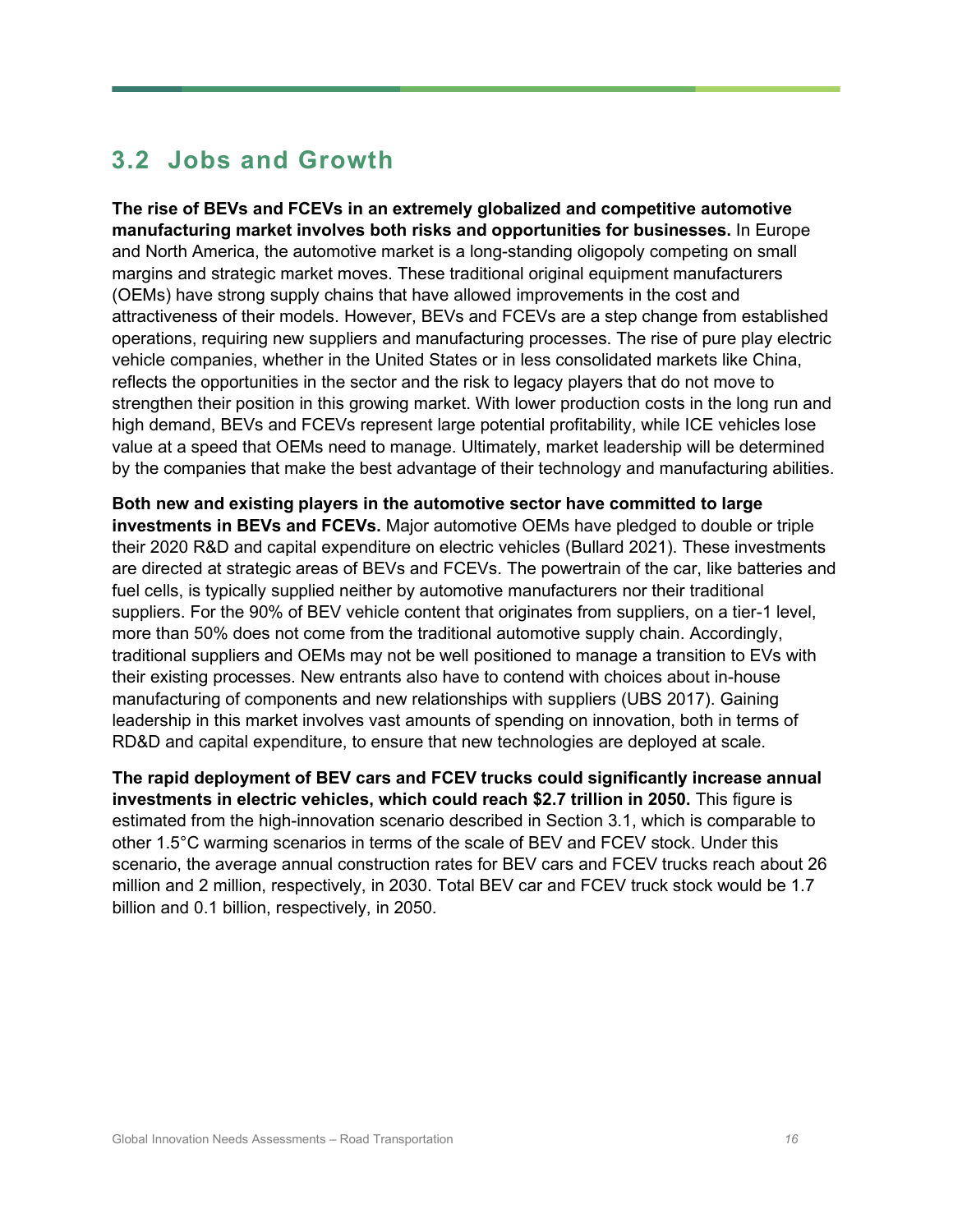**New pure electric vehicle entrants and existing players acting innovatively can capture valuable market share, with direct GVA in the manufacture of BEV cars and FCEV trucks reaching \$276 billion in 2050.** Initially, powertrains contribute heavily to this GVA; innovation in batteries and fuel cells drives down costs and increases the share of these components to GVA. BEV cars represent a larger absolute opportunity than FCEV trucks because of their higher deployment. This opportunity can be seized by players that invest heavily in cost reductions and technology improvements and that capitalize on existing assets to capture the market with cheaper and better models.



**Figure 5. Simplified value chain for battery electric cars and fuel cell trucks.**

*Note:* The dark colored blocks represent the scope of business opportunities quantified in this section. *Source:* Vivid Economics.

**By 2050, the EV market will be associated with 9 million jobs, many of which will require no new skills.** Most of these jobs are in the vehicle body, a consequence of the decreasing costs and labor intensity of manufacture. Therefore, workers in this part of the value chain will transition easily to EV manufacture. There will be employment impacts in the auto industry beyond this part of the value chain, however. Companies making and maintaining parts for ICE vehicles (for example, spark plugs and exhaust systems) may no longer be needed. But there may be new opportunities in battery and fuel cell manufacture.**[7](#page-16-0)** These relatively small suppliers for ICE vehicles, which are often very specialized, may have relatively small scope to adapt. Total employment outcomes will be shaped in part by national and business characteristics and support for reskilling.

<span id="page-16-0"></span>**<sup>7</sup>** Compared with ICE vehicles, BEVs have much lower maintenance and service needs in terms of parts, fuels, and inspections, creating a potentially significant challenge for companies downstream. For example, dealerships make almost half of their profit from after-sales parts and service (UBS 2017).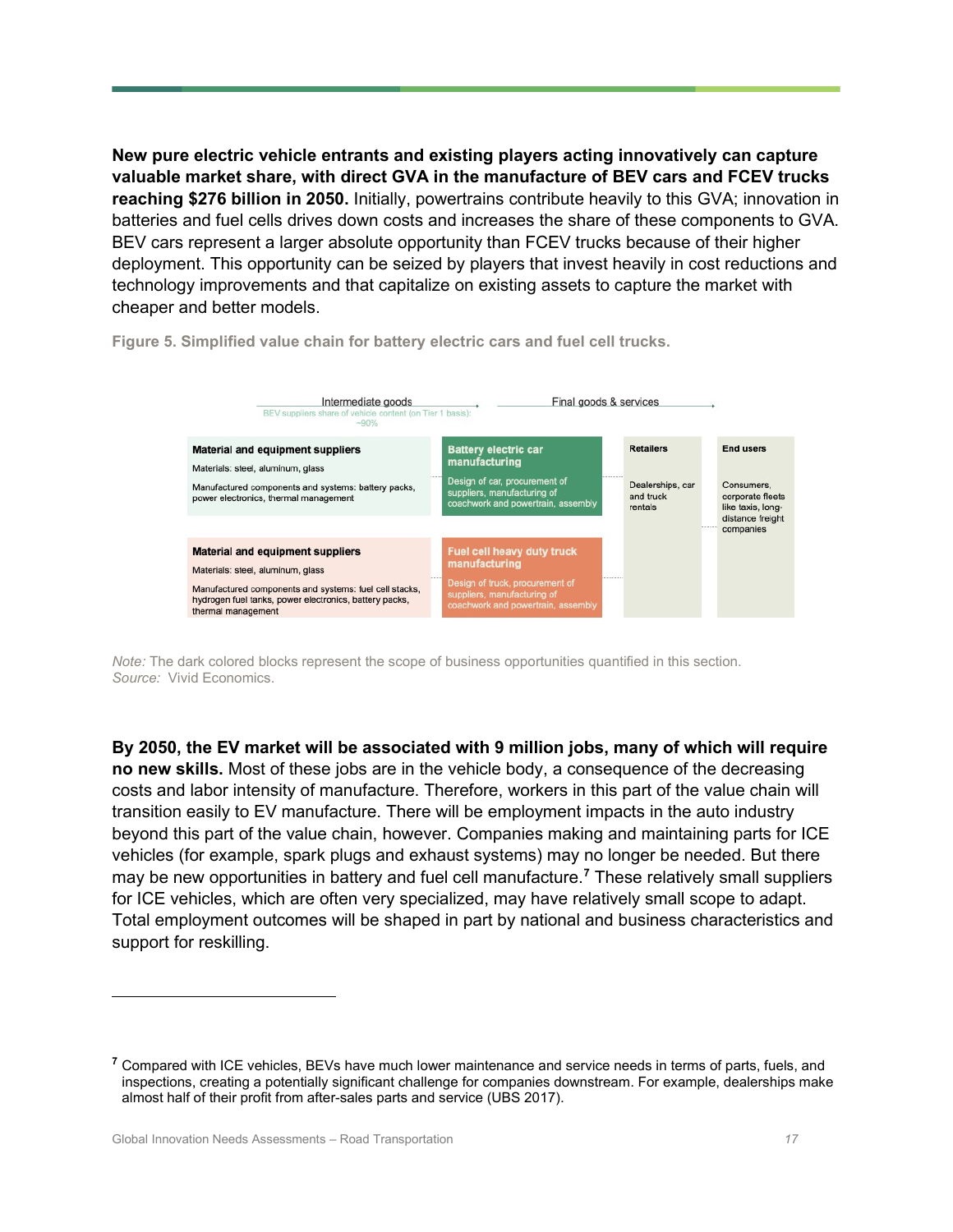

**Figure 6. GVA and jobs directly supported by global deployment of BEVS and FCEVs.**

*Source:* Vivid Economics.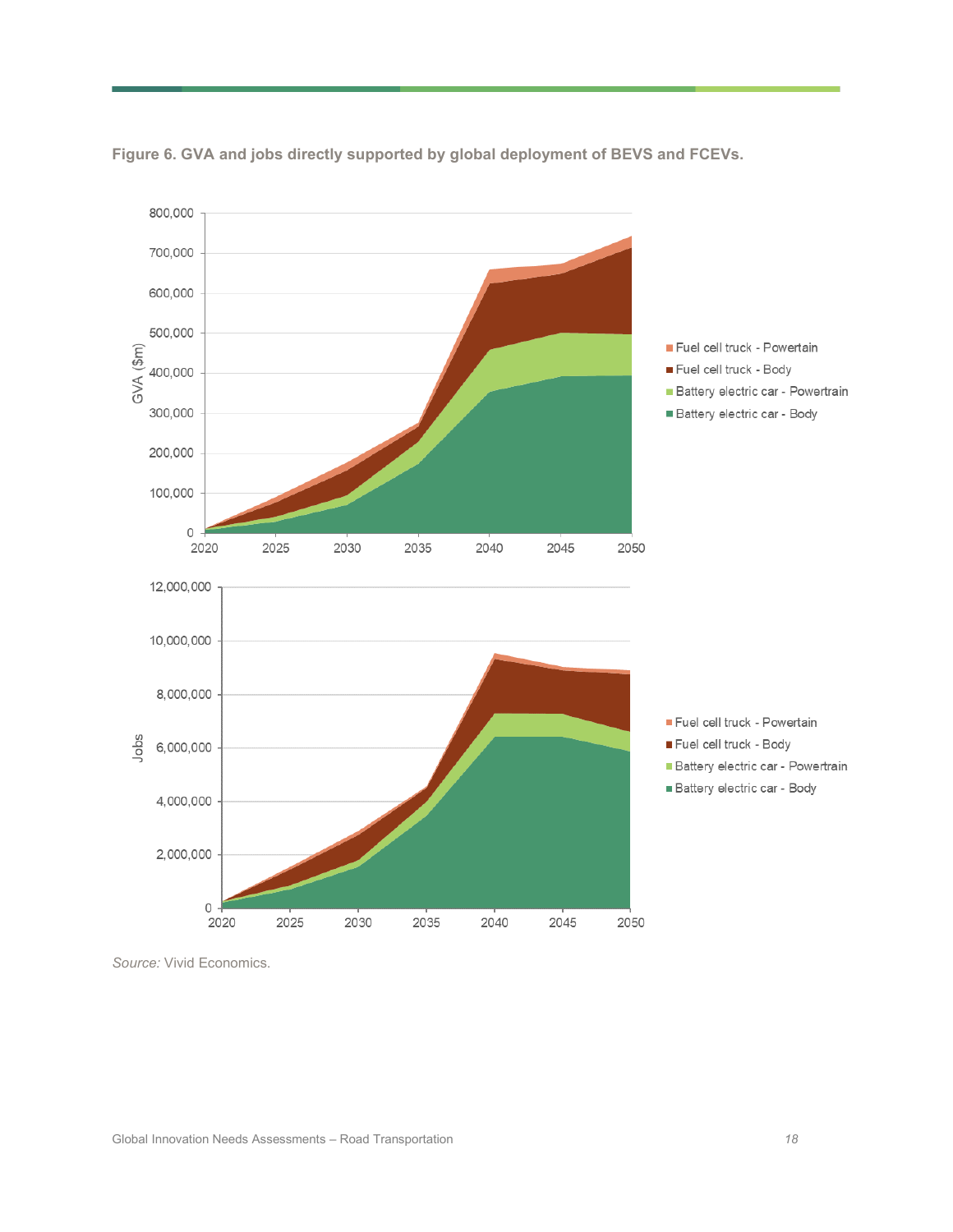# **4. The case for supporting innovation**

**Demand pull policies will play an important role in driving innovation and realizing benefits, but their absence in certain markets keeps the scale of innovation smaller than that needed for net-zero emissions.** Policies that signal an end to ICE vehicles, like fuel economy standards and 100% zero emission vehicle sale mandates, have helped garner early investment in BEV and FCEV technology and infrastructure. Countries with fuel economy standards have a higher growth in the share of zero emission vehicles than countries that don't have these standards, especially when the standards are well designed. Purchase incentives, through subsidies and tax rebates (at purchase of registration) have further increased the competitiveness of these vehicles. In 2020 alone, governments globally spent \$14 billion in incentives (IEA 2021b). Municipal policies mandating zero emission zones or circulation fees based on emissions have spurred technology deployment while reducing local air pollution. In countries where road vehicles are mostly imported secondhand, policies include emission standards for used vehicles, selective bans, or targeted taxes (UNEP 2020). These policies have driven investment but have been implemented in only some markets because car models can be expensive to develop, and investments in low-carbon road transport innovation are risky if demand is uncertain. Innovation may not materialize without partnerships with governments to address key cost and infrastructural barriers to deployment.

**Commercialization spending of some £3.7 billion a year between now and 2035 could play a strategic role in incentivizing innovation in markets with significant policy and technology gaps.** Additional private spending in innovation could be co-leveraged by public spending, especially commercialization. Possibilities involve joint ventures with OEMs to develop locally appropriate charging infrastructure. Public spending on RD&D will also need to increase 30% from current levels, reaching \$0.5 billion per year on average over the next 15 years. This spending would likely be directed to batteries (IEA 2021c). Although government spending can initially cover a broad set of innovation areas, a focus on the most promising technologies and applications might be needed to maximize its impact.

**Realizable benefits are far greater than the commercialization spending currently funded by governments.** With annual undiscounted energy system savings of \$0.5 trillion between 2021 and 2050, the scale of government spending is markedly small. The potential for jobs and growth in new low-carbon value chains only strengthens the case for government support.

**Achieving a transition in road transport will involve building out critical supply chains in batteries and materials and considering circularity.** High levels of BEV and FCEV deployment will require a significant scaling up of supply chains for batteries, fuel cells, and refueling infrastructure. In the IEA's NZE, battery manufacturing needs to double every two years instead of every three to four years (IEA 2021c). Demand for critical materials, like lithium, nickel, copper, graphite, and cobalt grows. In a 100% BEV world, demand for lithium and cobalt could increase by 2500% and 2000%, respectively (UBS 2017). Lastly, electricity and hydrogen production also need to meet the additional demand from road transport.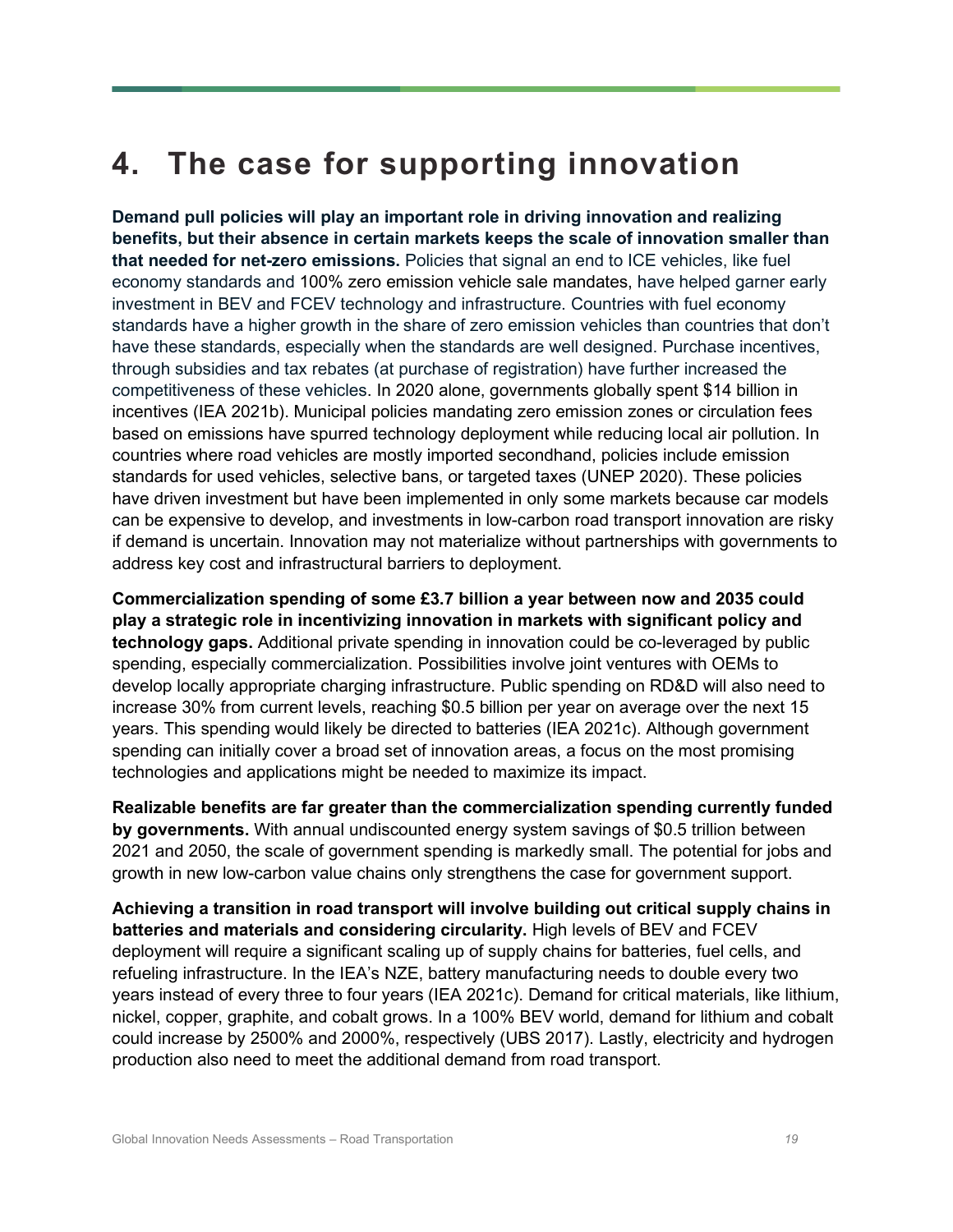#### **References**

- Bloomberg New Energy Finance and Transport & Environment. 2021. "Hitting the EV Inflection Point." https://www.transportenvironment.org/wpcontent/uploads/2021/08/2021\_05\_05\_Electric\_vehicle\_price\_parity\_and\_adoption\_in\_Eur ope\_Final.pdf.
- Bullard, Nathaniel. 2021. "Automakers Are Investing in EVs Like They Mean It." *Bloomberg Green*, 2021. https://www.bloomberg.com/news/articles/2021-08-05/automakers-areinvesting-billions-of-dollars-in-evs.
- Fuel Cells and Hydrogen Joint Undertaking and Roland Berger. 2020. *Fuel Cells Hydrogen Trucks*. https://www.fch.europa.eu/sites/default/files/file\_attach/FCH HDT - Study Report final vs.pdf.
- Henze, Verokina. 2020. "Battery Pack Prices Cited Below \$100/KWh for the First Time in 2020, While Market Average Sits at \$137/KWh." *Bloomberg New Energy Finance*, 2020. https://about.bnef.com/blog/battery-pack-prices-cited-below-100-kwh-for-the-first-time-in-2020-while-market-average-sits-at-137-kwh/#:~:text=This indicates that on average,prices will be %24101%2FkWh.
- IEA (International Energy Agency). 2020. *Energy Technology Perspectives 2020*. https://www.iea.org/reports/energy-technology-perspectives-2020.

———. 2021a. "Global EV Data Explorer." 2021. https://www.iea.org/articles/global-ev-dataexplorer.

———. 2021b. *Global EV Outlook 2021*. https://www.iea.org/reports/global-ev-outlook-2021.

———. 2021c. "Net Zero by 2050." https://www.iea.org/reports/net-zero-by-2050

- ———. 2021d. *World Energy Outlook 2021*. https://www.iea.org/reports/world-energy-outlook-2021.
- IRENA (International Renewable Energy Agency). 2020. *Global Renewables Outlook: Energy Transformation 2050*. https://www.irena.org/publications/2020/Apr/Global-Renewables-Outlook-2020.

———. 2021. *World Energy Transitions Outlook: 1.5C Pathway*. https://irena.org/publications/2021/Jun/World-Energy-Transitions-Outlook

NGFS (The Network of Central Banks and Supervisors for Greening the Financial System). 2020. "Network for Greening the Financial System Climate Scenarios for Central Banks and Supervisors."

https://www.ngfs.net/sites/default/files/medias/documents/820184 ngfs scenarios final version \_v6.pdf.

NREL (National Renewable Energy Laboratory). 2020. Annual Technology Baseline. https://atb.nrel.gov/.

———. 2021. "Spatial and Temporal Analysis of the Total Cost of Ownership for Class 8